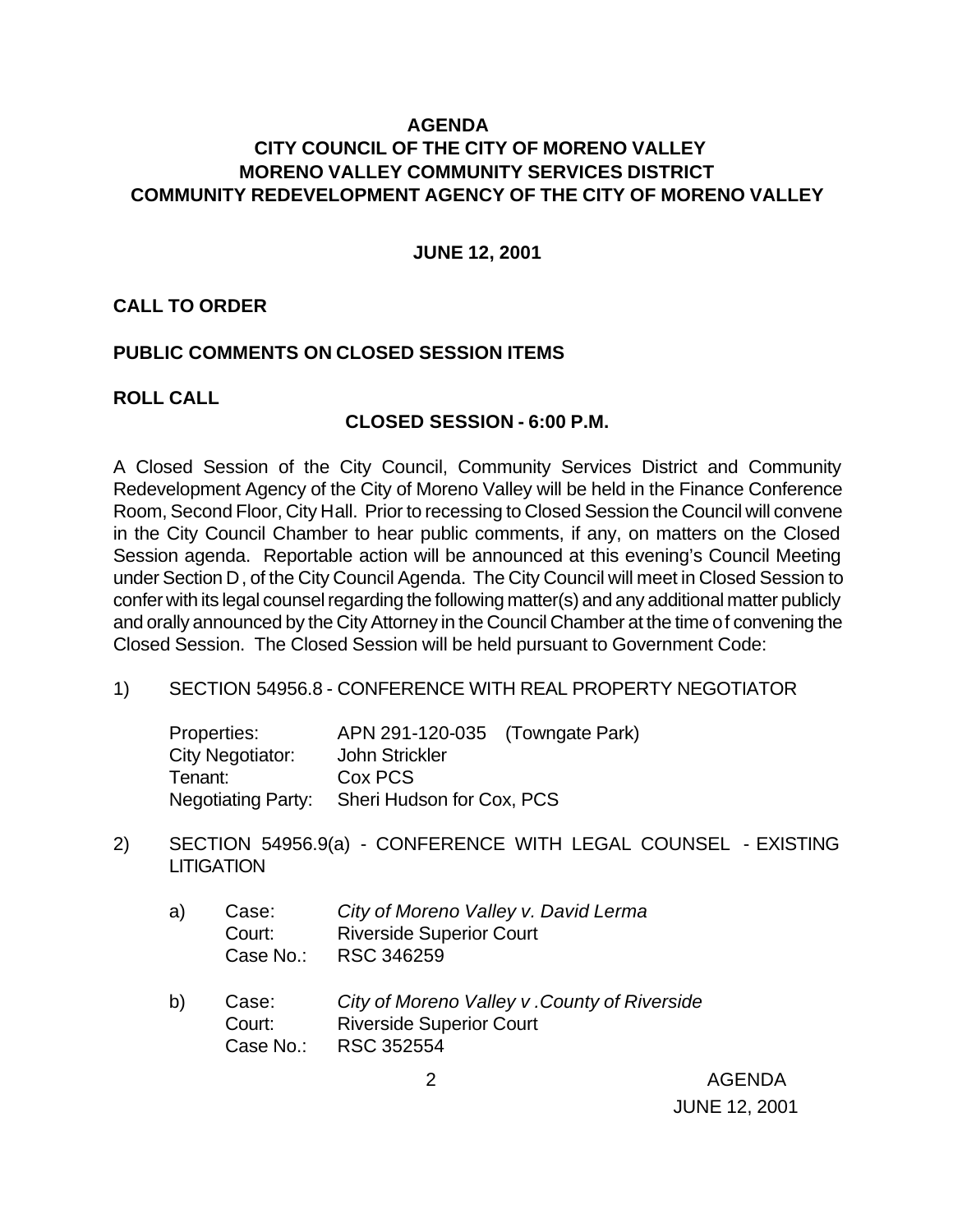# **CLOSED SESSION (CONTINUED)**

# 3) CONFERENCE WITH LEGAL COUNSEL - ANTICIPATED LITIGATION

- a) SECTION 54956.9(b)(1) Significant exposure to litigation Number of Cases: -0-
- b) SECTION 54956.9(c) Initiation of litigation Number of Cases: -0-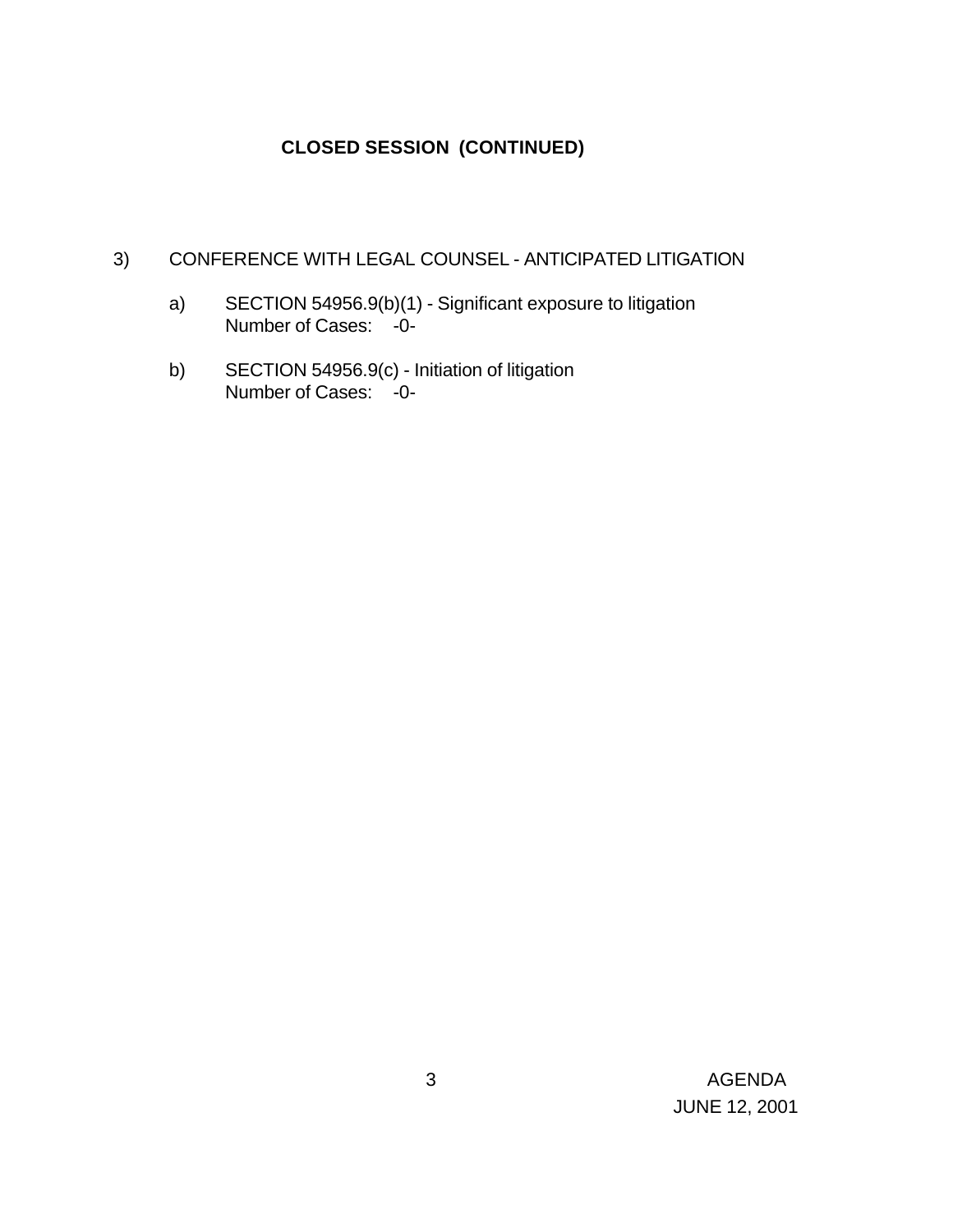# SPECIAL PRESENTATIONS – 6:30 p.m.

- 1. Larry Holliday Reading Program 2001 Reading Awards
- 2. 50 Years Sharing Life Proclamation Riverside/San Bernardino County Blood Bank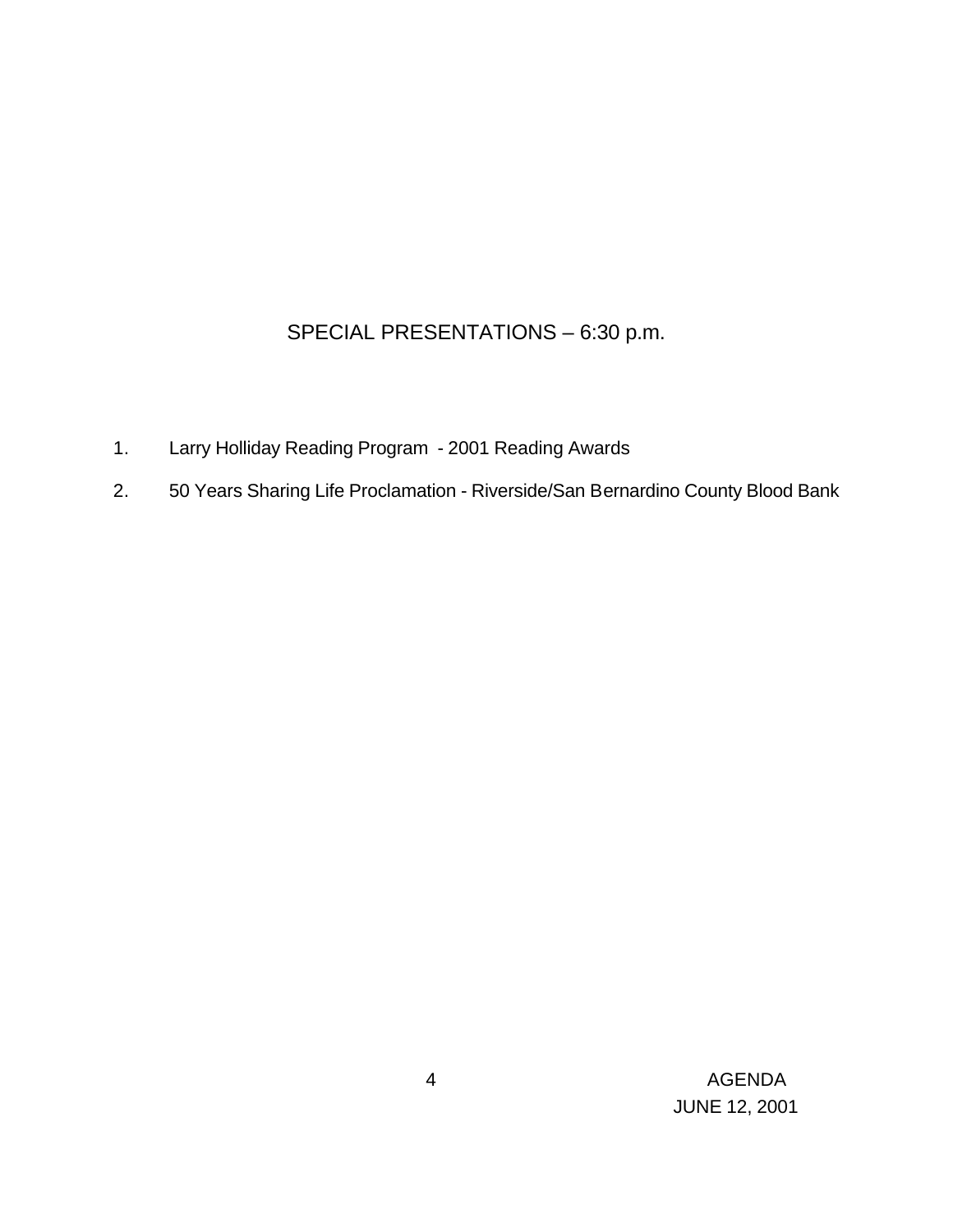# **AGENDA JOINT MEETING OF THE CITY COUNCIL OF THE CITY OF MORENO VALLEY MORENO VALLEY COMMUNITY SERVICES DISTRICT COMMUNITY REDEVELOPMENT AGENCY OF THE CITY OF MORENO VALLEY**

#### **REGULAR MEETING - 7:00 P.M. JUNE 12, 2001**

- • **CALL TO ORDER** (Joint Meeting of the City Council of the City of Moreno Valley, Moreno Valley Community Services District, and the Community Redevelopment Agency of the City of Moreno Valley - actions taken at the Joint Meeting are those of the Agency indicated on each Agenda item)
- **PLEDGE OF ALLEGIANCE**
- **INVOCATION** Pastor Raymond A. Hahn, Moreno Valley Christian Fellowship
- **ROLL CALL**
- **INTRODUCTIONS**
- PUBLIC COMMENTS **ON ANY SUBJECT NOT ON THE AGENDA** UNDER THE JURISDICTION OF THE CITY COUNCIL (COMMENTS NOT CONCLUDED BY 7:30 P.M. WILL BE HEARD PRIOR TO CITY COUNCIL CLOSING COMMENTS AT THE END OF THE AGENDA)

There is a three-minute time limit per person. Please complete and submit a PINK speaker slip to the Bailiff.

• PUBLIC COMMENTS **ON MATTERS ON THE AGENDA** WILL BE TAKEN UP AS THE ITEM IS CALLED FOR BUSINESS, BETWEEN STAFF'S REPORT AND CITY COUNCIL DELIBERATION (SPEAKER SLIPS MAY BE TURNED IN UNTIL THE ITEM IS CALLED FOR BUSINESS.)

There is a three-minute time limit per person and a 15-minute time limit per agenda item. The 15-minute limit may be waived. Please complete and submit a BLUE speaker slip to the Bailiff.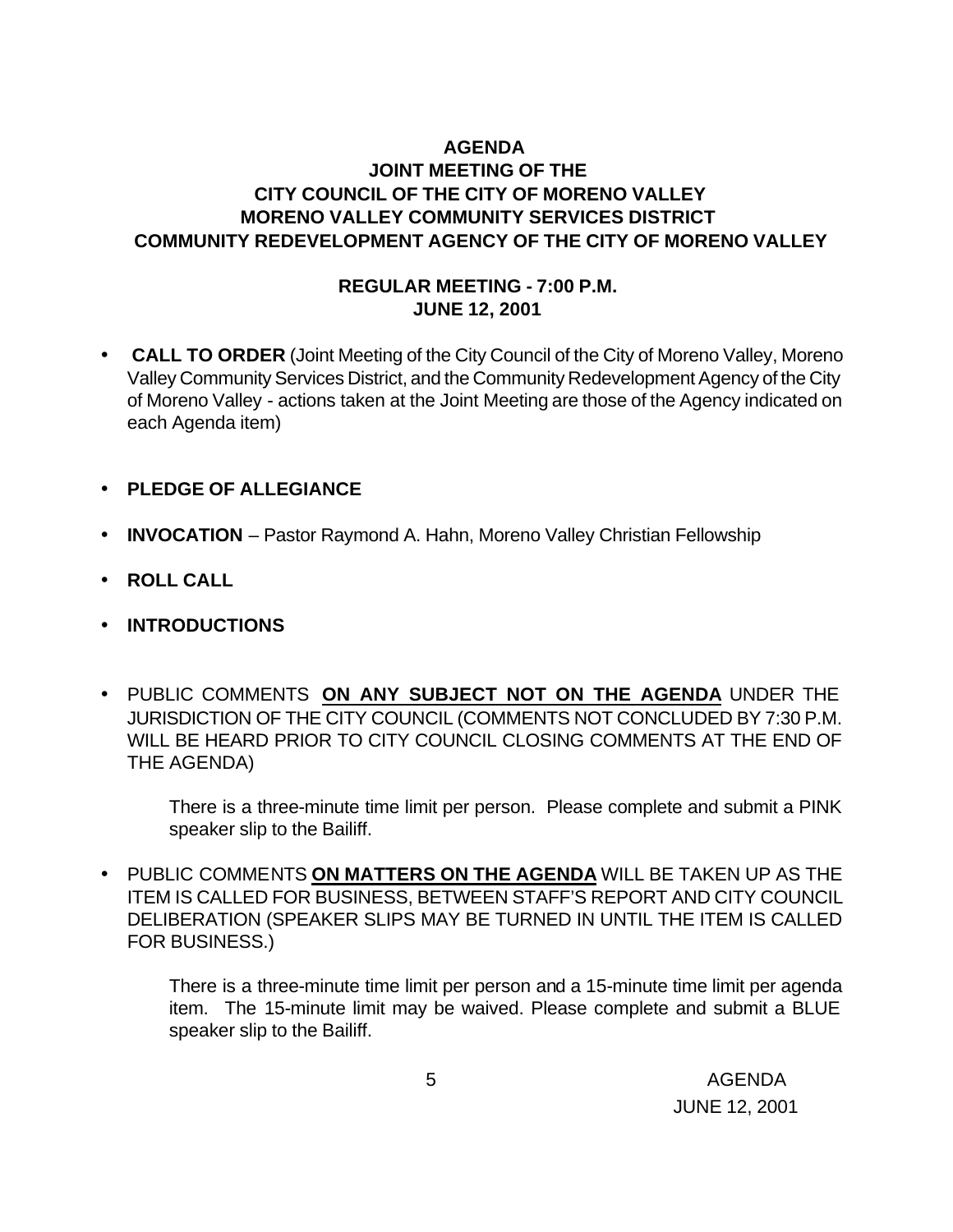# **JOINT CONSENT CALENDARS (SECTIONS A-C) OF THE CITY COUNCIL OF THE CITY OF MORENO VALLEY, MORENO VALLEY COMMUNITY SERVICES DISTRICT, AND COMMUNITY REDEVELOPMENT AGENCY OF THE CITY OF MORENO VALLEY**

All items listed under the Consent Calendars are considered to be routine and noncontroversial, and may be enacted by one motion unless a member of the Council, Community Services District, or Redevelopment Agency requests that an item be removed for separate action. The motion to adopt the Consent Calendars is deemed to be a separate motion by each Agency and shall be so recorded by the City Clerk. Items withdrawn for report/discussion will be heard after public hearing items.

# **A. CONSENT CALENDAR** - **CITY COUNCIL**

A1. ORDINANCES - FIRST READING BY TITLE ONLY

Recommendation: Waive reading of all Ordinance Introductions and read by title only.

A2. MINUTES – REGULAR MEETING OF MAY 8, 2001 (Report of: Acting City Clerk)

Recommendation: Approve as submitted.

A3. APPROVE THE SUBMITTAL OF GRANT APPLICATIONS FOR THE SAFE ROUTES TO SCHOOL PROGRAM, PEDESTRIAN SAFETY PROGRAM, BICYCLE AND PEDESTRIAN FACILITIES PROGRAM, AND BICYCLE TRANSPORTATION ACCOUNT (Report of: Director of Public Works/City Engineer)

Recommendation: Approve staff's submittal of Grant Applications for the Safe Routes to School (SR2S) Program, Pedestrian Safety Program (PSP), Bicycle and Pedestrian Facilities (SB 821) Program, and Bicycle Transportation Account (BTA) Program.

A4. CONDITIONAL USE PERMIT 3060 – RELEASE TRAFFIC SIGNALIZATION MITIGATION FEE CERTIFICATE OF DEPOSIT – EAST SIDE OF INDIAN AVENUE, SOUTH OF NANDINA AVENUE (WASTE MANAGEMENT) (Report of: Director of Public Works/City Engineer)

Recommendation: Approve a release of the Traffic Signalization Mitigation Fee Certificate of Deposit and direct the City Clerk to process the release of the Traffic Signalization Mitigation Fee Certificate of Deposit.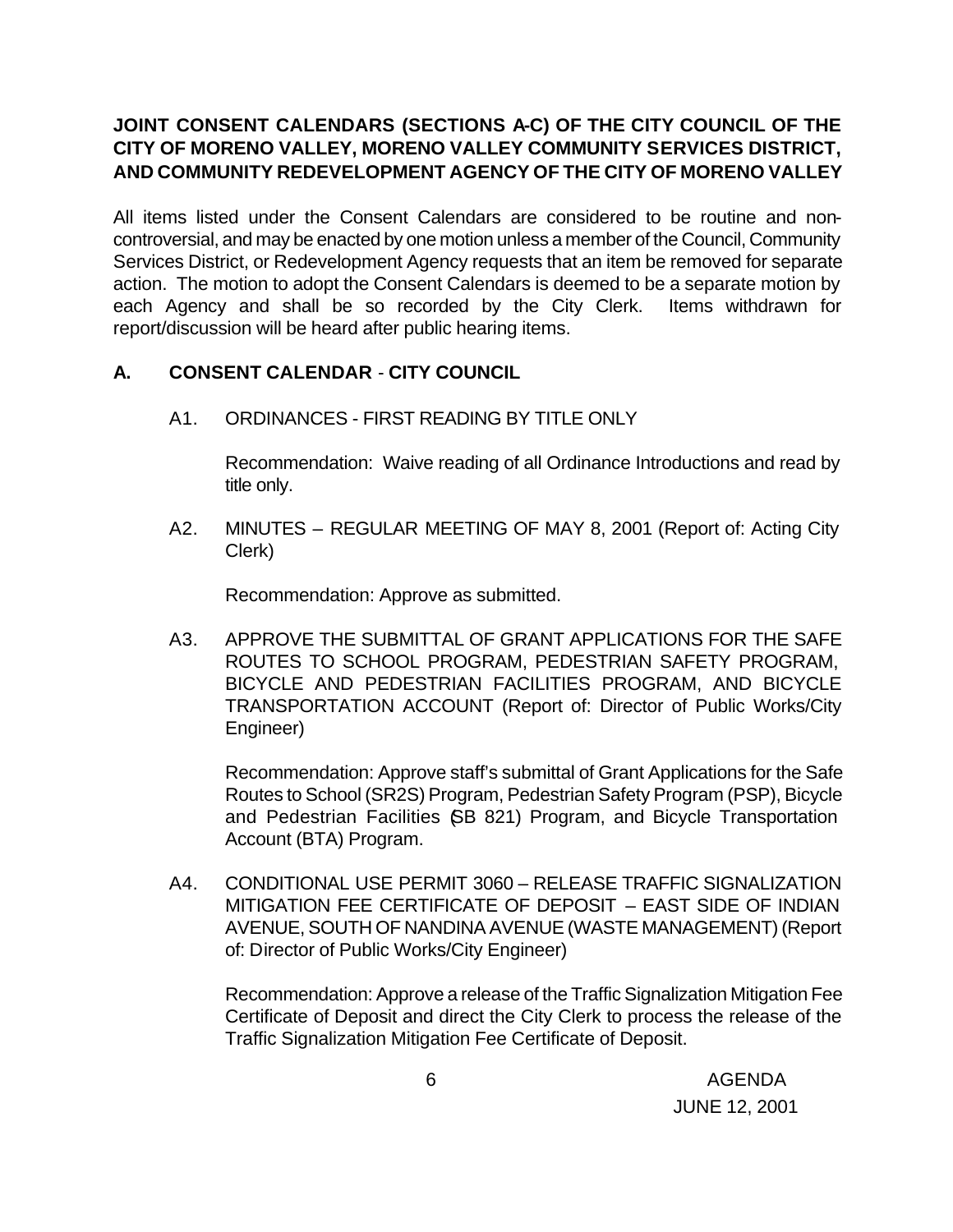A5. FINAL MAP 25956 – AGREEMENT FOR PUBLIC IMPROVEMENTS TO REPLACE EXPIRED AGREEMENT – LOCATED SOUTH OF FIR AVENUE AND WEST OF KITCHING STREET (AFFORDABLE CALIFORNIA ESTATES) (Report of: Director of Public Works/City Engineer)

Recommendation: Approve the Agreement for Public Improvements to replace expired Agreement for Public Improvements; authorize the Mayor to execute the agreement and direct the City Clerk to forward the signed agreement to the County Recorder's Office for recordation.

A6. BID AWARD – STREET SWEEPER ("PIGGYBACK" NO BID#). (Report of: Director of Finance/City Treasurer)

Recommendation: Award the purchase of one Street Sweeper to Nixon-Egli Equipment Co. of Santa Fe Springs, CA. as being in the best interest of the City and authorize the Finance Director to issue a purchase order to Nixon-Egli of Santa Fe Springs, CA. in the amount of \$133,760.10.

A7. NOTICE OF COMPLETION AND ACCEPTANCE OF NASON STREET IMPROVEMENTS, BETWEEN ALESSANDRO BOULEVARD AND FIR AVENUE, PROJECT NO. 97-25897-1 (CONTINUED FROM MAY 22, 2001) (Report of: Director of Public Works/City Engineer)

Recommendation: Accept the work for the Nason Street Improvements, between Alessandro Boulevard and Fir Avenue, constructed by Vance Corporation, Rialto, California 92477, as completed; ratify Contract Change Order No. 4, which reflects revised street improvements, and Contract Change Order No. 5, which reflects the decrease and increase of the bid item quantities and cost; direct the City Clerk to record the Notice of Completion within ten days, at the office of the County Recorder of Riverside County, as required by Section 3093 of the California Civil Code; authorize the Director of Finance to release the retention to Vance Corporation, thirty-five (35) calendar days after the date of recordation of the Notice of Completion, if no liens are filed against the project (Account No. 00125.89730) and accept the improvements into the City Maintained Road System.

 7 AGENDA JUNE 12, 2001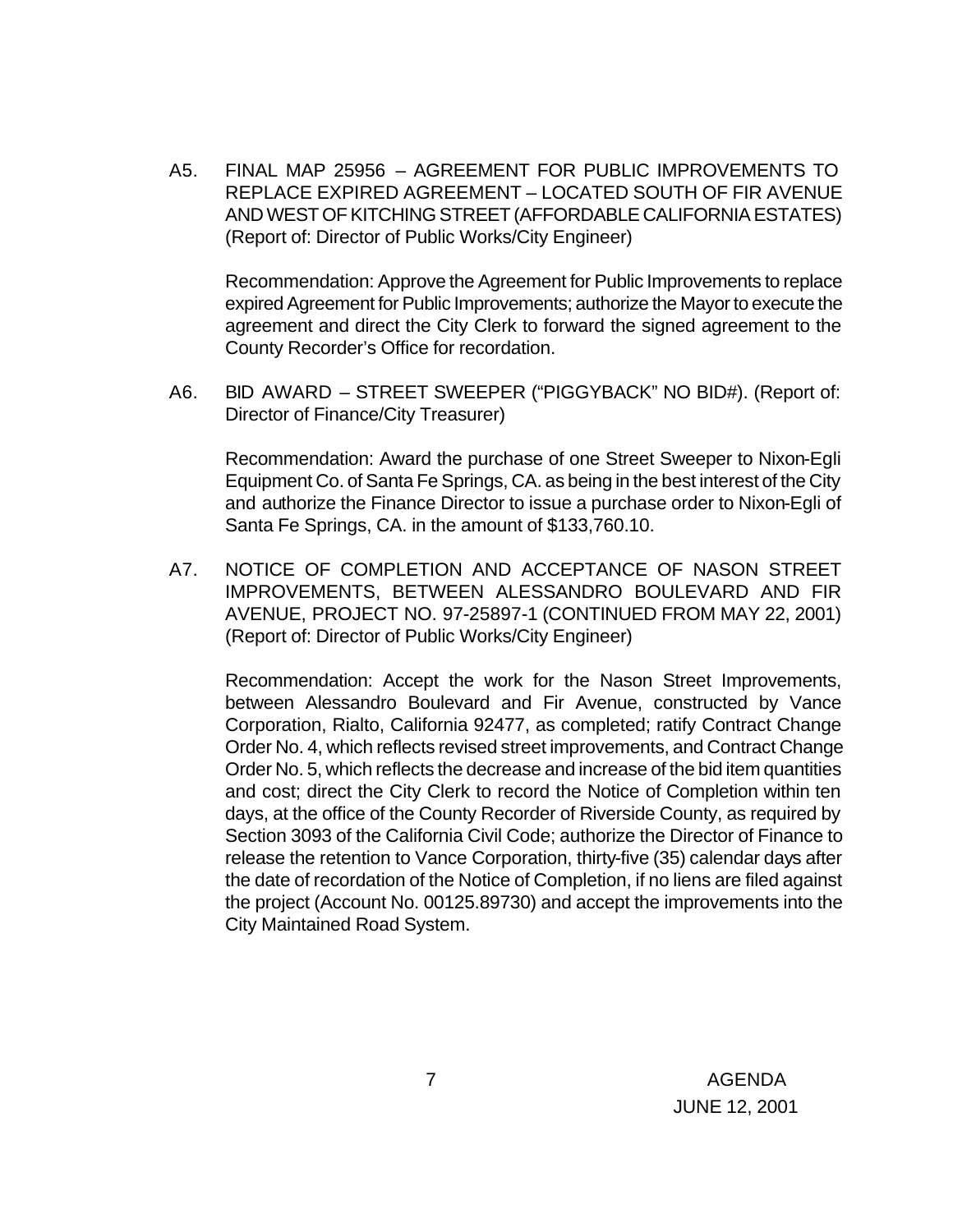A8. AGREEMENT FOR PROFESSIONAL CONSULTANT SERVICES FOR PROJECT NO. 01-41276320, MAIN LIBRARY (Report of: Director of Library Services)

Recommendation: Approve the "Agreement for Professional Consultant Services" with LPA, 17848 Sky Park Circle, Irvine, California, 92614, to design the new Main Library; authorize the Mayor to execute said "Agreement for Professional Consultant Services" with LPA; authorize the issuance of a Purchase Order to LPA, in an amount not to exceed \$73,000 when the Agreement has been signed by all parties (Account No. 412.76320).

A9. AMENDMENT TO AGREEMENT FOR PROFESSIONAL CONSULTANT SERVICES, PROJECT NO. 00-4372540 - COLLEGE PARK FIRE STATION NO. 91 (Report of: Director of Public Works/City Engineer)

Recommendation: Approve the "Amendment for Professional Consultant Services" for the College Park Fire Station No. 91, with STK Architecture, Inc., 2575 South Jacinto Avenue, San Jacinto, California 92583-5318, for additional design services; authorize the Mayor to execute the "Amendment for Professional Consultant Services" with STK Architecture, Inc., and authorize an increase in the Purchase Order to STK Architecture, Inc., in the not-to-exceed amount of \$11,537 (Account No. 00434.72530).

A10. PROJECT NO. 00-227222 - NOTICE OF AWARD, FISCAL YEAR 2000/2001 SENATE BILL (SB) 821 BICYCLE AND PEDESTRIAN PROJECTS PROGRAM (Report of: Director of Public Works/City Engineer)

Recommendation: Award the construction Contract to JDC, Inc. 13061 Shasta Court, Rancho Cucamonga, California 91739, the lowest responsible bidder; authorize the Mayor to execute a Contract with JDC, Inc.; authorize the issuance of a Purchase Order to JDC, Inc., in the amount of \$55,132.00 (the amount of bid plus 10% contingency), when the Contract has been signed by all parties (Account No. 122.72220).

A11. REQUEST OF WAIVER OF FEES FOR CENTRO CRISTIANO SINAI (Report of: Director of Parks and Recreation)

Recommendation: Do not approve a waiver of fees for Centro Cristiano Sinai.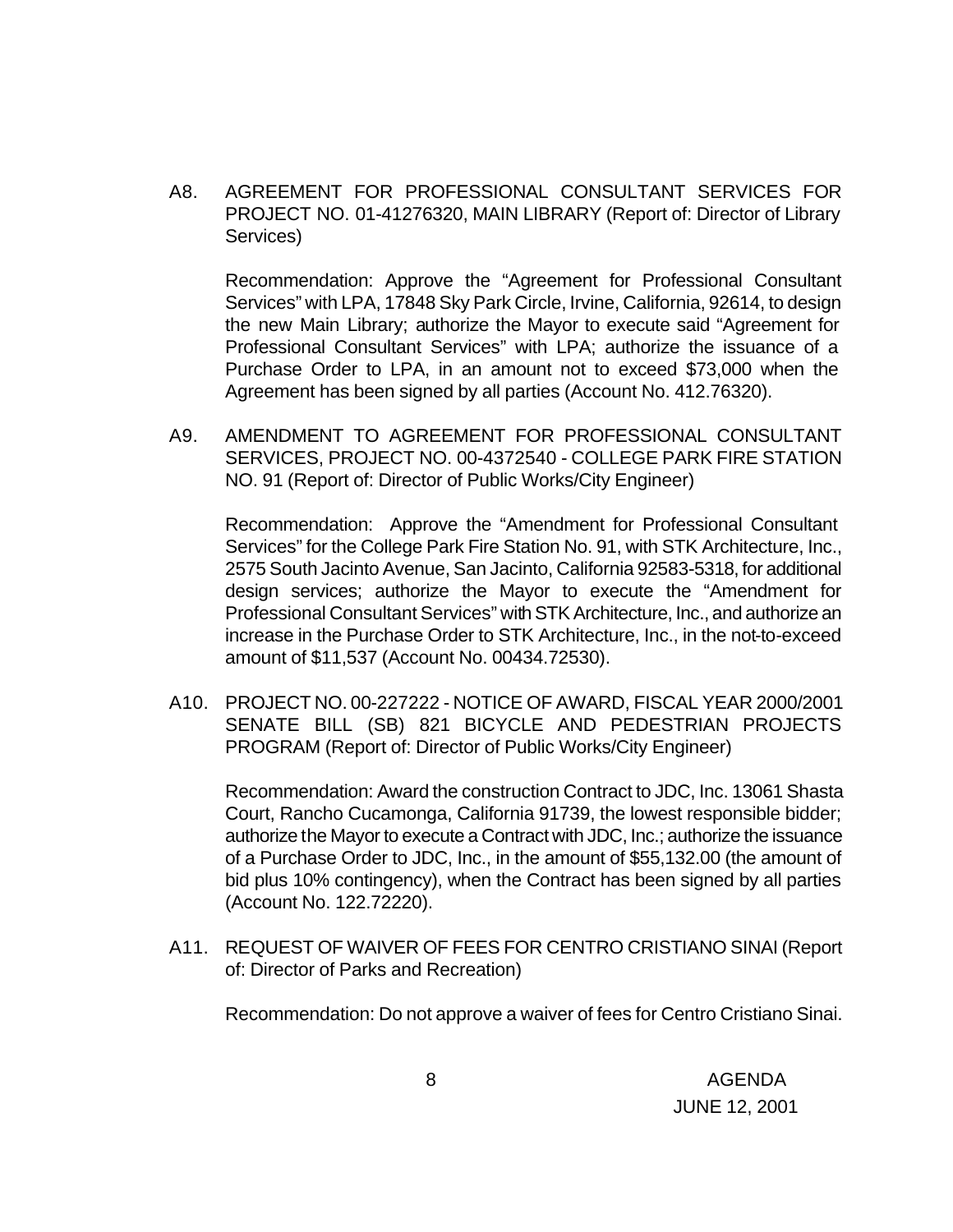A12. ALLOCATION OF FUNDS – CULTURAL PRESERVATION ADVISORY COMMITTEE (CPAC) TRUST FUND TO REPRINT THE MORENO VALLEY CENTENNIAL COOKBOOK (Report of: Director of Community and Economic Development)

Recommendation: Approve allocation of \$9,960.00 from the Cultural Preservation Committee (CPAC) Trust Fund to pay for the re-print of 2,000 copies of the Moreno Valley Centennial Cookbook by the Moreno Valley Historical Society; require that all proceeds from the cookbook shall be placed into the CPAC Trust Fund for the purposes of establishment and maintenance of a future museum and instruct staff to make the necessary arrangements for the copying and use of the cookbooks.

A13. RESCISSION OF THE APPROVAL OF TENTATIVE TRACT MAP 29761 AND ADOPTION OF THE NEGATIVE DECLARATION (PA00-0016) (Report of: Director of Community and Economic Development)

Recommendation: Approve City Council Resolution No. 2001-24, thereby rescinding the approval of Tentative Tract Map No. 29761 and the project Negative Declaration (PA00-0016).

Resolution No. 2001-24

A Resolution of the City Council of the City of Moreno Valley rescinding the Prior Approval of Tract Map No. 29761 and Adoption of the Negative Declaration for PA00-0016, Including A 69 Lot Single-Family Residential Subdivision Known as Marina Point

## **B. CONSENT CALENDAR** - **COMMUNITY SERVICES DISTRICT**

B1. ORDINANCES - FIRST READING BY TITLE ONLY

Recommendation: Waive reading of all Ordinance Introductions and read by title only.

B2. MINUTES – REGULAR MEETING OF MAY 8, 2001 (Report of: Acting City Clerk)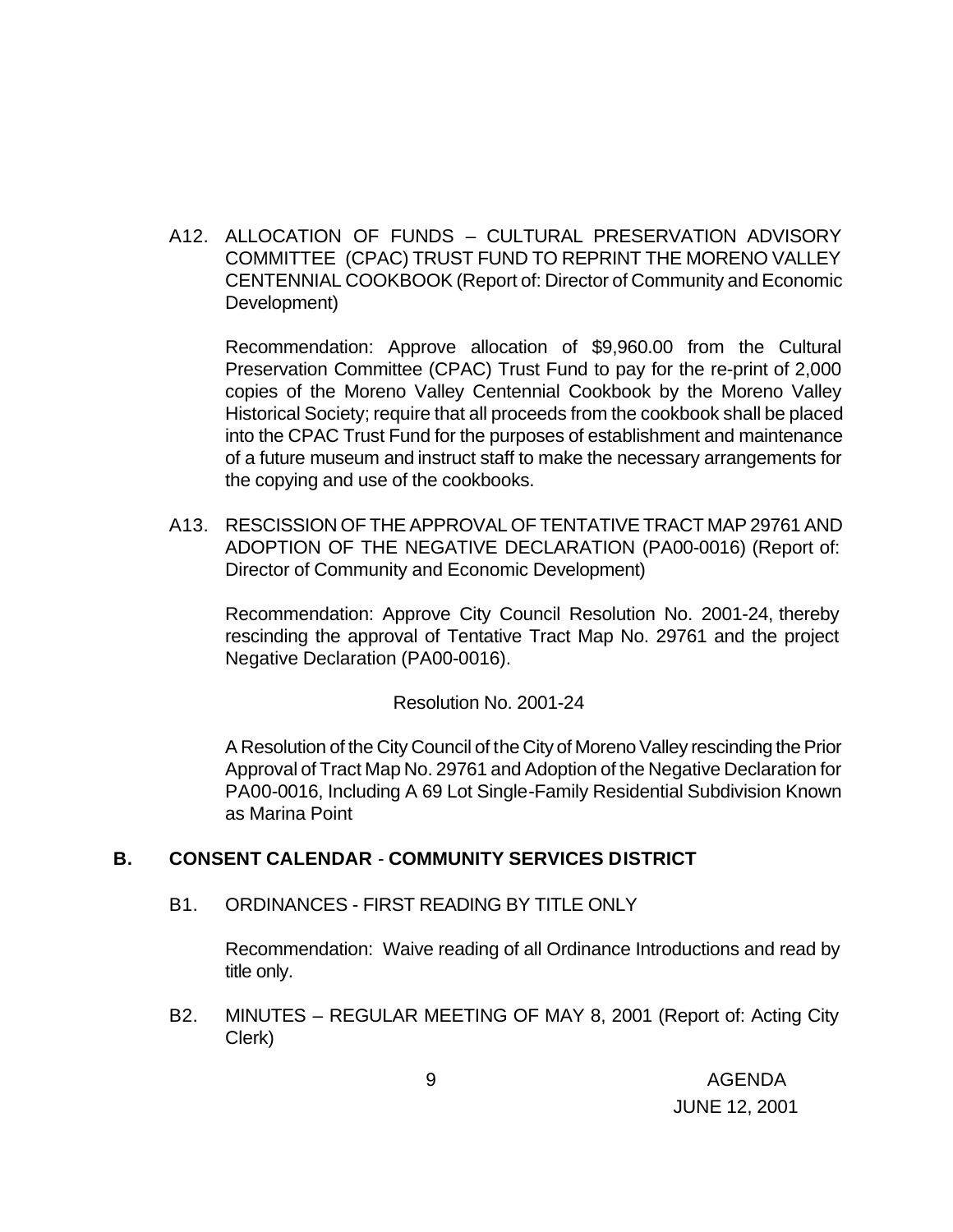Recommendation: Approve as submitted.

B3. Request of Waiver of Fees for Centro Cristiano Sinai (Report of: Director of Parks and Recreation)

Recommendation: Do not approve a waiver of fees for Centro Cristiano Sinai.

# **C. CONSENT CALENDAR** - **COMMUNITY REDEVELOPMENT AGENCY**

C1. ORDINANCES - FIRST READING BY TITLE ONLY

Recommendation: Waive reading of all Ordinance Introductions and read by title only.

C2. MINUTES – REGULAR MEETING OF MAY 8, 2001 (Report of: Acting City Clerk)

Recommendation: Approve as submitted

# **D. REPORT OF ACTION FROM CLOSED SESSION BY CITY ATTORNEY, IF ANY**

## **E. PUBLIC HEARINGS**

Questions or comments from the public on a Public Hearing matter must be limited to five minutes per individual and must pertain to the subject under consideration.

E1. MORENO VALLEY COMMUNITY SERVICES DISTRICT PUBLIC HEARING TO CONDUCT MAIL BALLOT PROCEEDINGS FOR TRACTS 19799, 22093 AND 22371 WITHIN ZONE D (STANDARD PARKWAY LANDSCAPE MAINTENANCE) (Report of: Director of Public Works/City Engineer)

Recommendation: That the City Council, acting in their respective capacities as President and Members of the Board of Directors of the Moreno Valley Community Services District (CSD):

1. Conduct the Public Hearing to consider the retention of Zone D (Parkway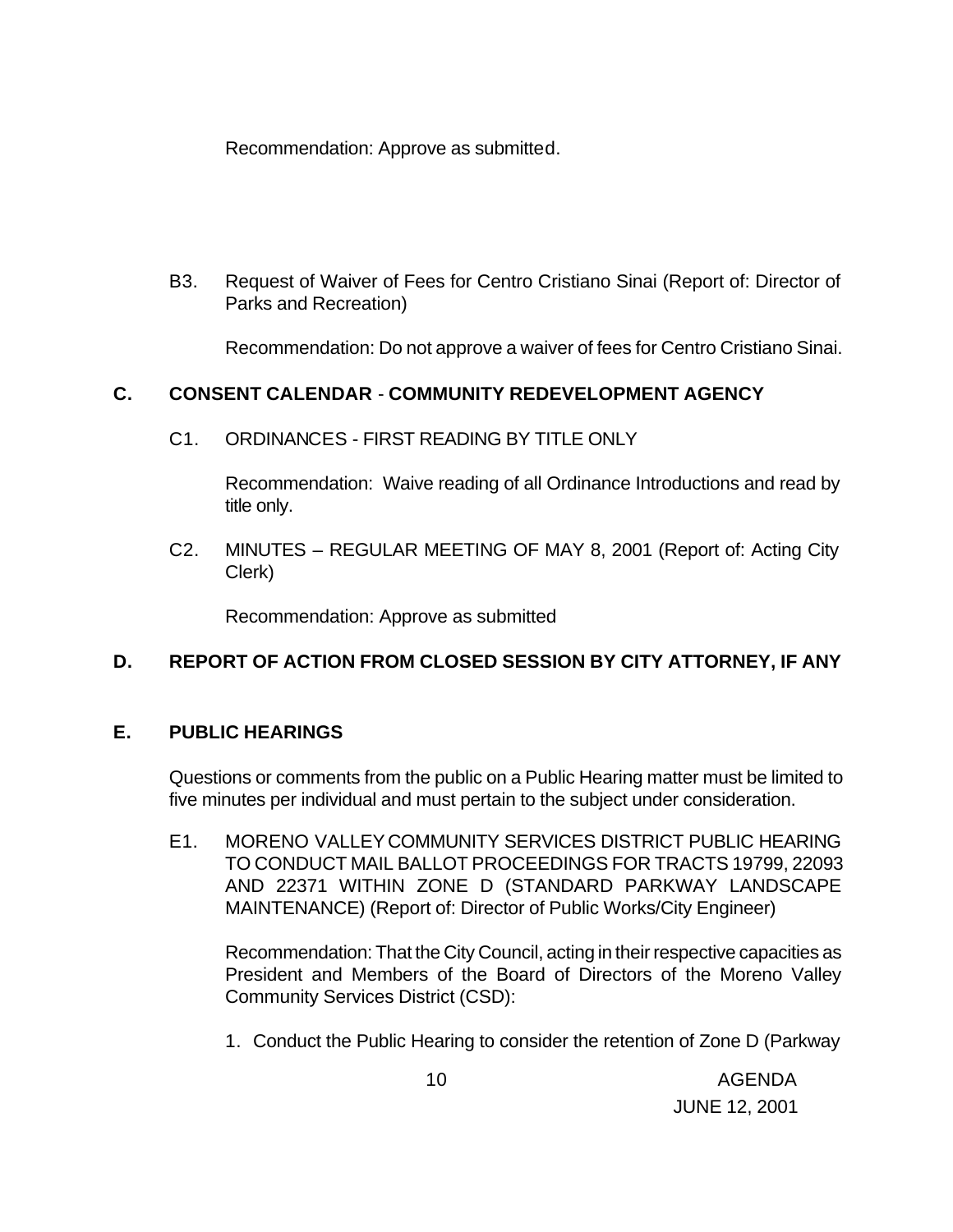Landscape Maintenance) at the standard level and the annual service charge for Tracts 19799, 22093, and 22371;

- 2. Tabulate the mail ballots for each of the three tracts;
- 3. Verify and accept the results of each mail ballot proceeding; and
- 4. Authorize and impose the CSD Zone D charges.
- E2. PUBLIC HEARING TO CONSIDER APPROVING THE CONTINUANCE OF FORMER MORENO VALLEY COMMUNITY SERVICES DISTRICT ANNUAL PARCEL CHARGES FOR 2001/2002 (Report of: Director of Public Works/City Engineer)

Recommendation: That the City Council, acting in their respective capacities as President and Members of the Board of Directors of the Moreno Valley Community Services District (CSD), conduct the Public Hearing, and approve and adopt the following five resolutions, continuing the proposed annual parcel charge for providing service to parks, parkways (medians), recreation programs, residential street lighting, arterial street lighting, parkway landscaping, and extensive landscaping services during fiscal year 2001/02, as submitted in the Annual Levy Report on file in the office of the City Clerk:

#### Resolution No. CSD 2001-07

A Resolution of the City Council of the City of Moreno Valley, California, Acting in its Capacity as the Board of Directors of the Moreno Valley Community Services District, Approving the Continuance of the Former Parcel Charge for Furnishing Improvements and Maintenance for Parks, Parkways, and Recreation Services During Fiscal Year 2001/02

## Resolution No. CSD 2001-08

A Resolution of the City Council of the City of Moreno Valley, California, Acting in its Capacity as the Board of Directors of the Moreno Valley Community Services District, Approving the Continuance of the Former Parcel Charge for Furnishing Improvements and Maintenance for Residential Street Lighting Services During Fiscal Year 2001/02

## Resolution No. CSD 2001-09

A Resolution of the City Council of the City of Moreno Valley, California, Acting in its Capacity as the Board of Directors of the Moreno Valley Community Services District, Approving the Continuance of the Former Parcel Charge for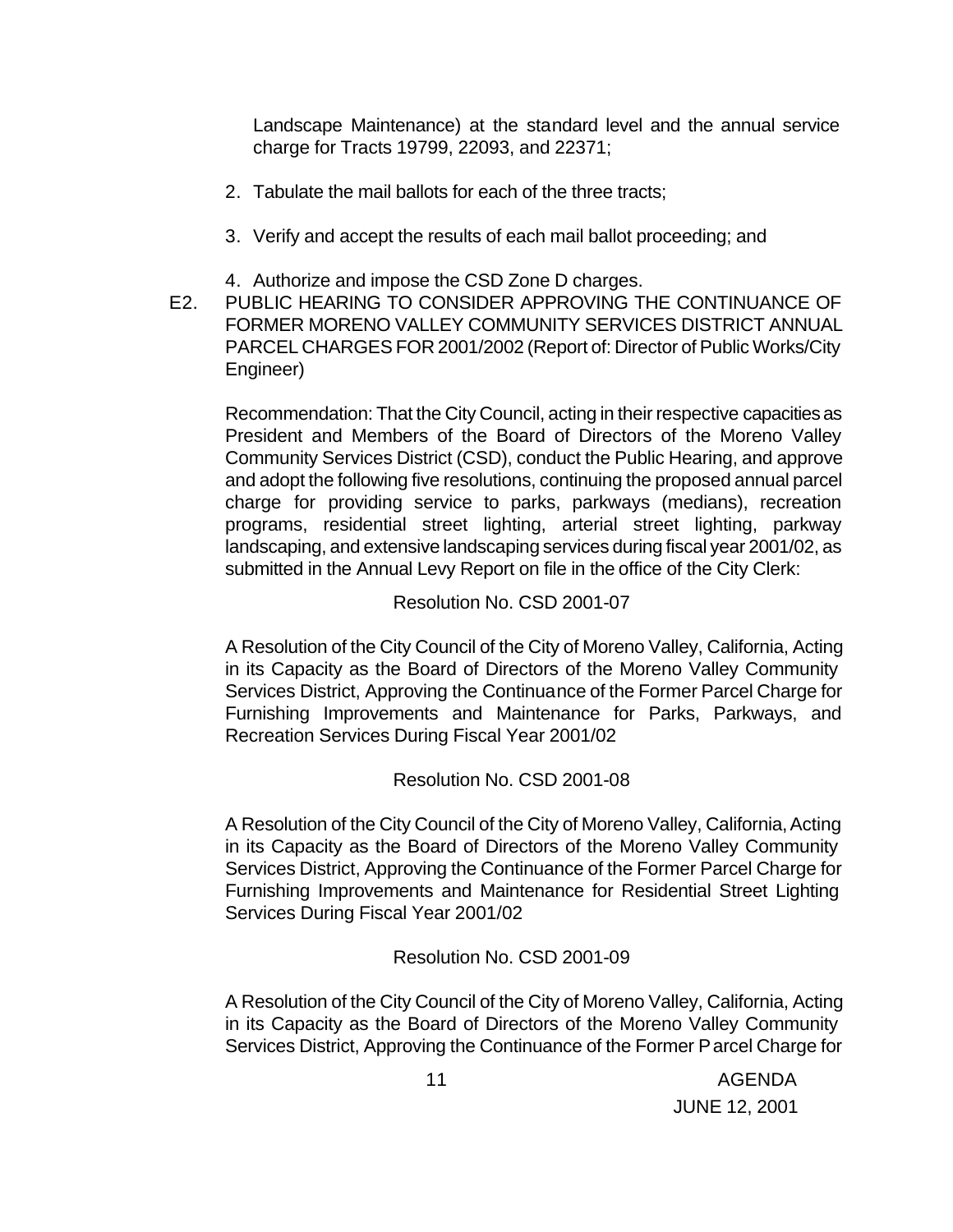Furnishing Improvements and Maintenance for Intersection and Arterial Street Lighting Services During Fiscal Year 2001/02

Resolution No. CSD 2001-10

A Resolution of the City Council of the City of Moreno Valley, California, Acting in its Capacity as the Board of Directors of the Moreno Valley Community Services District, Approving the Continuance of the Former Parcel Charge for Furnishing Parkway Landscape Improvement and Maintenance Services During Fiscal Year 2001/02

Resolution No. CSD 2001-11

A Resolution of the City Council of the City of Moreno Valley, California, Acting in its Capacity as the Board of Directors of the Moreno Valley Community Services District, Approving the Continuance of the Former Parcel Charge for Furnishing High-Service-Level Parkways Improvement and Maintenance Services During Fiscal Year 2001/02

E3. PUBLIC HEARING TO CONSIDER APPROVAL AND ADOPTION OF MORENO VALLEY COMMUNITY FACILITIES DISTRICT NO. 87-1 (TOWNGATE) IMPROVEMENT AREA NO. 1 ANNUAL SPECIAL TAX LEVY (Report of: Director of Public Works/City Engineer)

Recommendation: That the City Council, acting in its capacity as the legislative body of Community Facilities District (CFD) No. 87-1 (Towngate) Improvement Area No. 1 (the "District"), approve and adopt Resolution No. 2001-21 implementing the method and rate of apportionment of the special tax levy required to cover the annual debt service of CFD No. 87-1 (Towngate) Improvement Area No. 1, as submitted in the Special Tax Report on file in the office of the City Treasurer.

Resolution No. 2001-21

A Resolution of the City Council of the City of Moreno Valley, California, Accepting and Approving the Report for Fiscal Year 2001/02 Regarding Community Facilities District No. 87-1 (Towngate) Improvement Area No. 1

E4. PUBLIC HEARING TO CONSIDER APPROVAL AND ADOPTION OF MORENO VALLEY COMMUNITY FACILITIES DISTRICT NO. 87-1 (TOWNGATE) ANNUAL SPECIAL TAX LEVY (Report of: Director of Public Works/City Engineer)

 12 AGENDA JUNE 12, 2001 Recommendation: That the City Council acting in its capacity as the legislative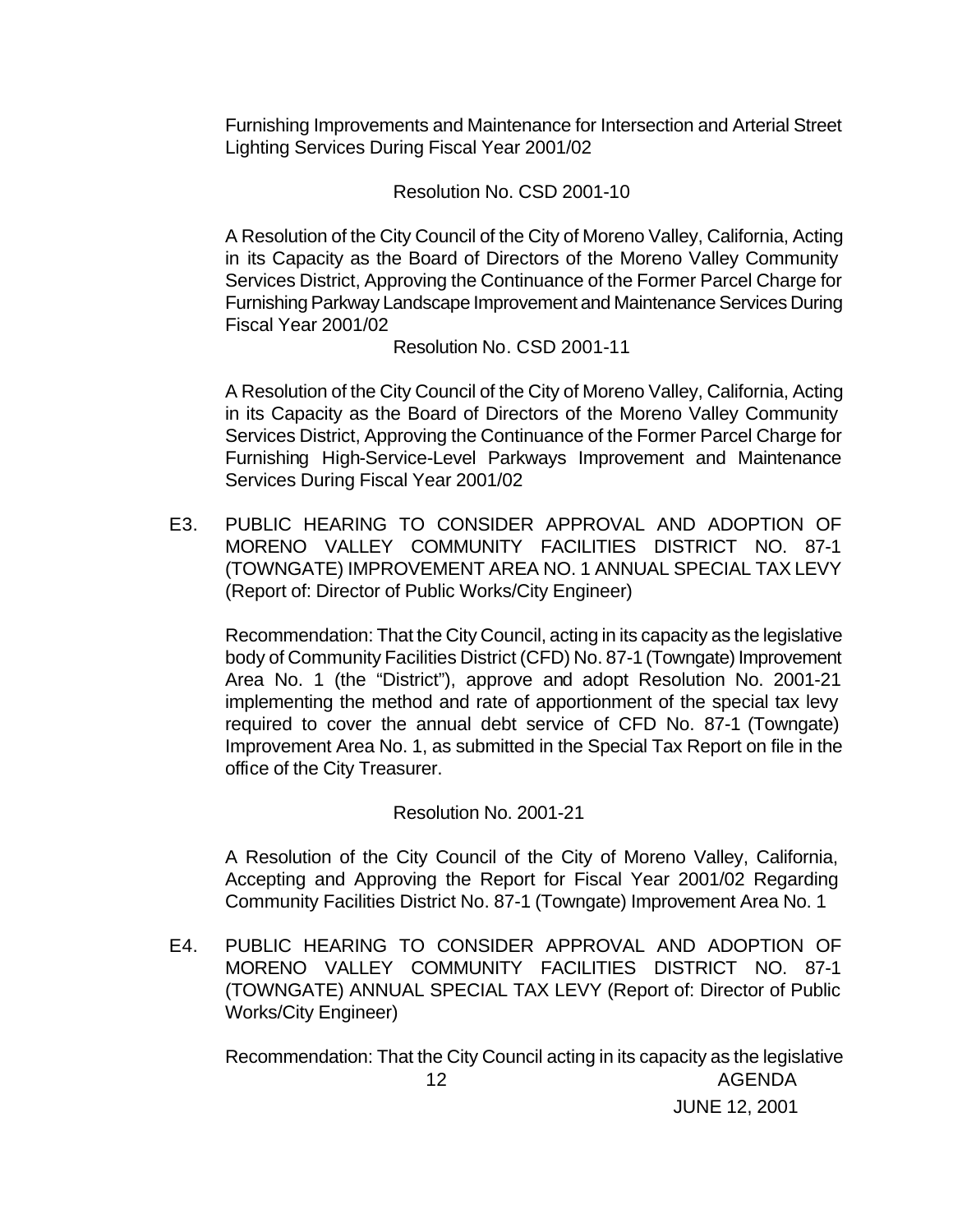body of Community Facilities District (CFD) No. 87-1 (Towngate), approve and adopt Resolution No. 2001-22 implementing the method and rate of apportionment of the special tax levy required to cover the 2001/2002 annual debt service of CFD No. 87-1 (Towngate), as submitted in the Special Tax Report on file in the office of the City Treasurer

#### Resolution No. 2001-22

A Resolution of the City Council of the City of Moreno Valley, California, Accepting and Approving the Special Tax Report for Fiscal Year 2001/2001 Regarding Community Facilities District No. 87-1 (Towngate)

E5. PUBLIC HEARING TO CONSIDER APPROVAL AND ADOPTION OF COMMUNITY FACILITIES DISTRICT NO. 3 OF THE CITY OF MORENO VALLEY (AUTO MALL REFINANCING) SPECIAL TAX BONDS, SERIES 2000 ANNUAL SPECIAL TAX LEVY (Report of: Director of Public Works/City Engineer)

Recommendation: That the City Council, acting in its capacity as the legislative body of Community Facilities District No. 3 of the City of Moreno Valley (Auto Mall Refinancing) (CFD No. 3), approve and adopt Resolution No. 2001-23 implementing the method and rate of apportionment of the special tax levy required to cover the annual debt service of CFD No. 3, as submitted in the Special Tax Report on file in the office of the City Treasurer.

#### Resolution No. 2001-23

A Resolution of the City Council of the City of Moreno Valley, California, Accepting and Approving the Special Tax Report for Fiscal Year 2001/02 Regarding Community Facilities District No. 3 of the City of Moreno Valley (Auto Mall Refinancing)

E6. MORENO VALLEY INDUSTRIAL AREA PLAN (SPECIFIC PLAN 208) (Report of: Director of Community and Economic Development)

Recommendation: That the City Council take the following actions:

- 1. RECOGNIZE the preparation of an addendum to the original environmental impact report that verified the applicability of the original environmental impact report for Specific Plan 208; and
- 2. INTRODUCE Ordinance No. 588, thereby approving the Moreno Valley Industrial Area Plan (PA95-0001)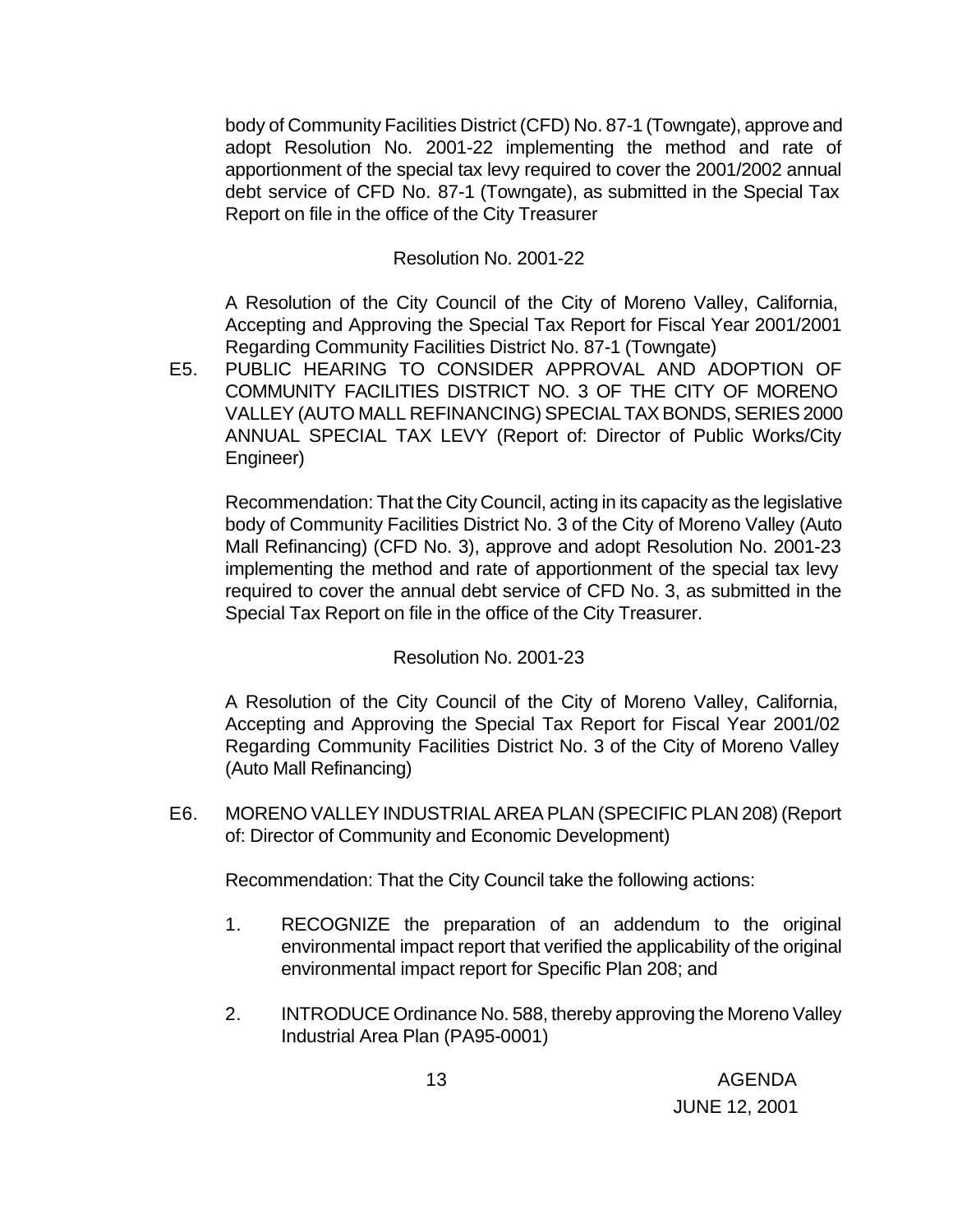#### Ordinance No. 588

An Ordinance of the City Council of the City of Moreno Valley, California, Approving the Moreno Valley Industrial Area Plan (PA95-0001), an Amendment to Specific Plan 208, and Amending the Official Zoning Atlas of Said City, Changing the Zone from Business Park (BP), Business Park-Mixed Use (BPX), and Specific Plan 208 (Oleander) to Specific Plan 208 (Moreno Valley Industrial Area) as Illustrated on the Moreno Valley Zone Change Map for those Properties Generally Bounded by Heacock Street, Iris Avenue, Indian Street, Storm Drain Lateral "A", Perris Valley Storm Drain, and Storm Drain Lateral "B"

E7. Adoption of Fiscal Year 2001/02 Fee Resolution and Fee Schedule (Report of: Director of Finance/City Treasurer)

Recommendation: That the City Council:

- 1. Conduct the Public Hearing to consider the adoption of the Fee Schedule for FY 2001/02; and,
- 2. Adopt Resolution 2001-25, approving the Fee Schedule for FY 2001/02.

#### Resolution No. 2001-25

A Resolution of the City Council of the City of Moreno Valley Increasing and Establishing Specified Fees for Various Services; Maintaining the Present Level of Certain Fees; Reducing the Level of Certain Fees; and Incorporating Certain Prior Enactments

## • **ITEMS REMOVED FROM CONSENT CALENDARS FOR DISCUSSION OR SEPARATE ACTION**

#### **F. REPORTS**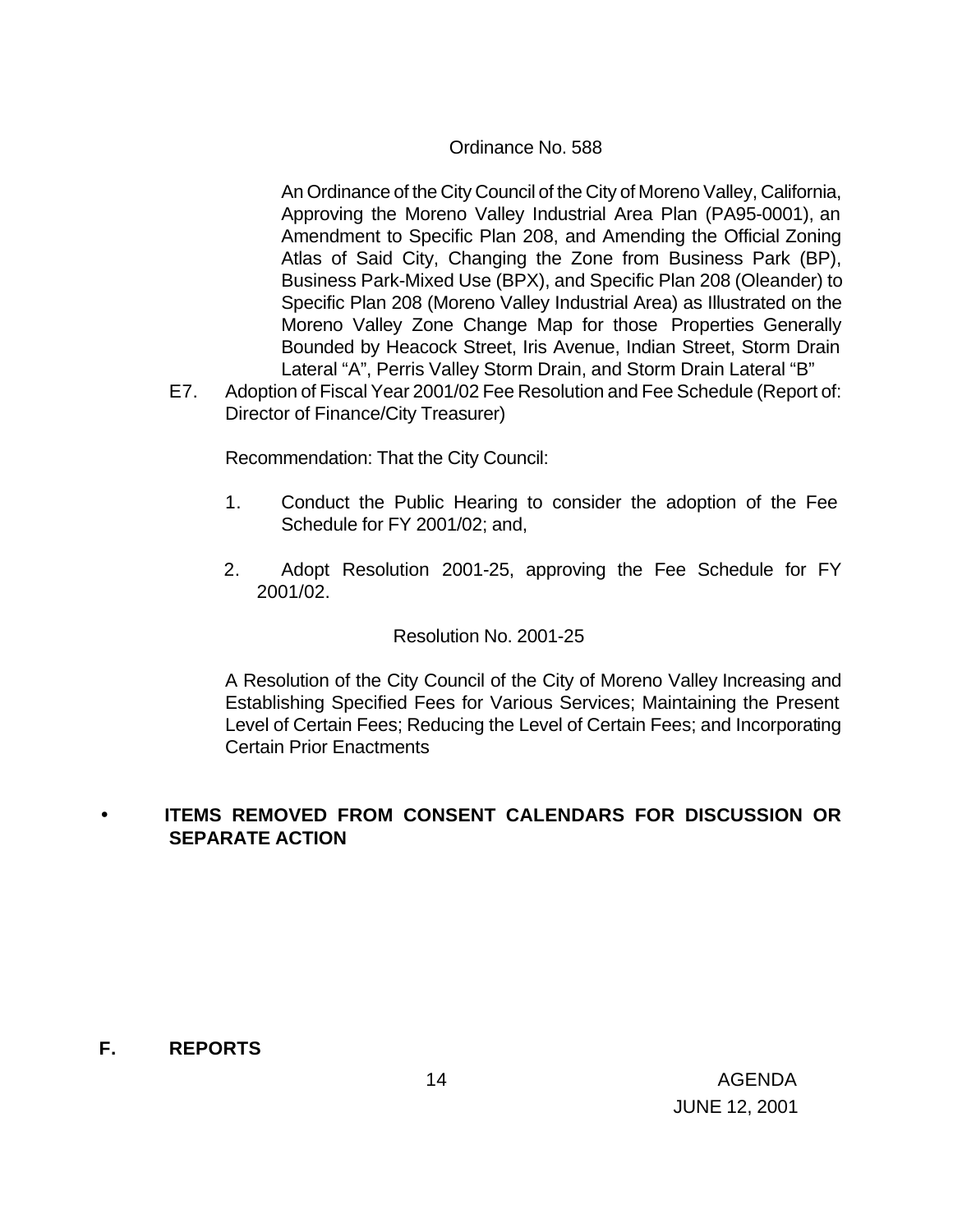F1. REPORT TO CONSIDER PUBLIC COMMENTS REGARDING COMMUNITY SERVICES DISTRICT ZONE D MAIL BALLOT PROCEEDINGS FOR CERTAIN TRACTS (Report of: Director of Public Works/City Engineer)

Recommendation: That the City Council, acting in their respective capacities as President and Members of the Board of Directors of the Moreno Valley Community Services District (CSD), accept public comment regarding the retention of CSD Zone D (Parkway Landscape Maintenance) services at the standard level and the associated annual charge being proposed in mail ballot proceedings for six (6) tracts.

F2. REVIEW OF PROPOSED FY 2001-02 FINAL BUDGET (WITH POWER POINT PRESENTATION) (Report of: Director of Finance/City Treasurer)

Recommendation: That the City Council continue its review of the City Manager's FY 2001/02 Proposed Budget (Capital Projects included) and direct any questions or need for further information to staff.

F2a. PROPOSED FY 2001/02 REDEVELOPMENT AGENCY BUDGET (Report of: Director of Community and Economic Development)

Recommendation: That the Board of Directors review and comment on the proposed Redevelopment Agency Budget for FY 2001/02.

F3. LEGISLATIVE UPDATE (Report of: Assistant City Manager)

Recommendation: That the City Council receive and file the Legislative Status Report.

## **G. LEGISLATIVE ACTIONS**

ORDINANCES - 1ST READING & INTRODUCTION - NONE

ORDINANCES - 2ND READING & ADOPTION

G1. ORDINANCE NO. CSD 31, AN ORDINANCE OF THE CITY COUNCIL OF THE CITY OF MORENO VALLEY, CALIFORNIA, ACTING IN ITS CAPACITY AS THE BOARD OF DIRECTORS OF THE MORENO VALLEY COMMUNITY SERVICES DISTRICT, APPROVING AND ADOPTING A PARCEL CHARGE